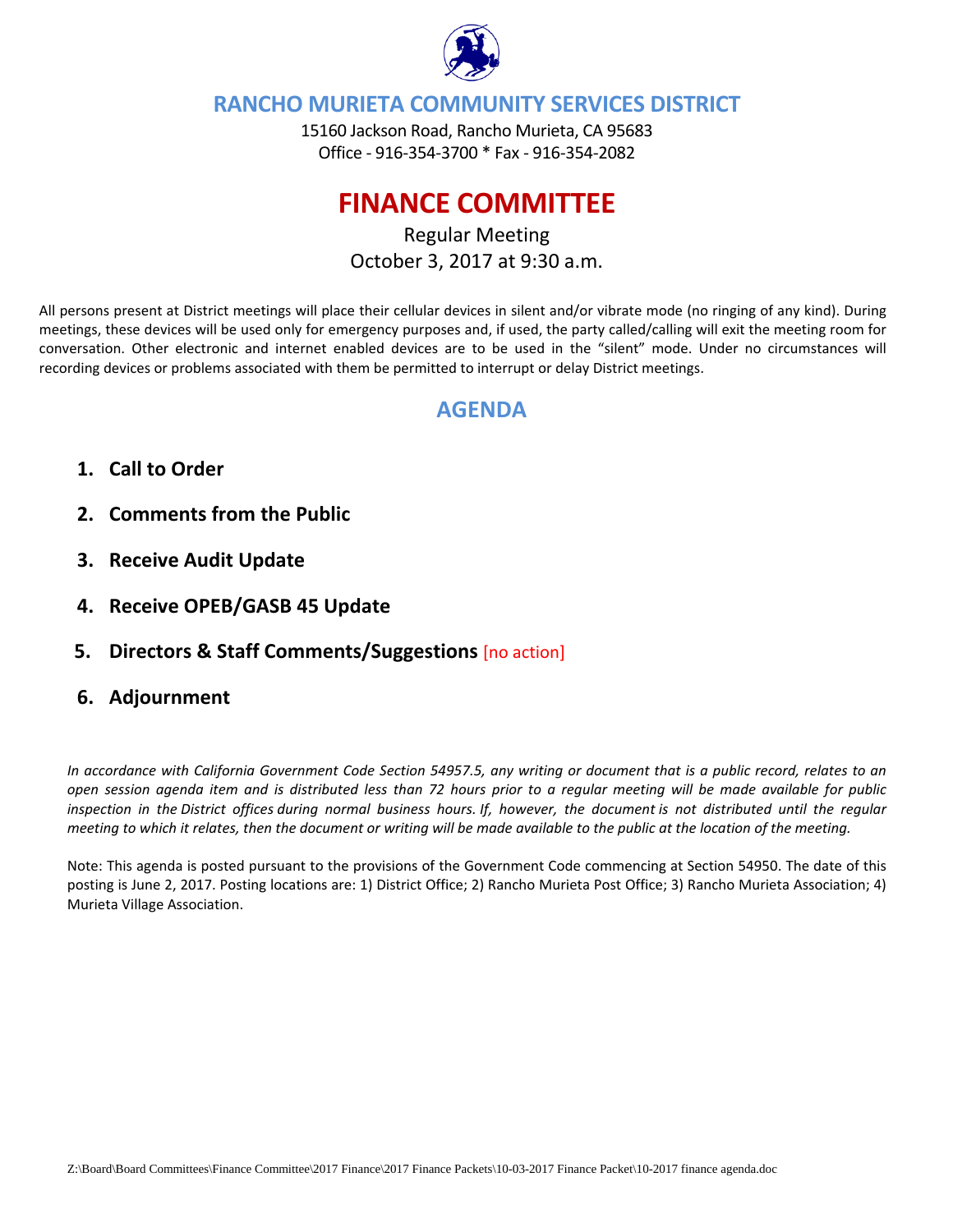#### **MEMORANDUM**

Date: September 29, 2017

To: Finance Committee

From: Eric Thompson, Controller

Subject: Audit Update

#### **RECOMMENDED ACTION**

No action – update.

#### **DISCUSSION**

Larry Bain, CPA, our auditor, was out September 5 - 8, 2017 for fieldwork. He does not anticipate any more fieldwork as he feels he can call for additional information, if needed. His first take was it all looks well and everything ties out. He hopes to complete the draft audit in time for the November Finance Committee meeting, although the OPEB actuarial study may delay the audit completion.